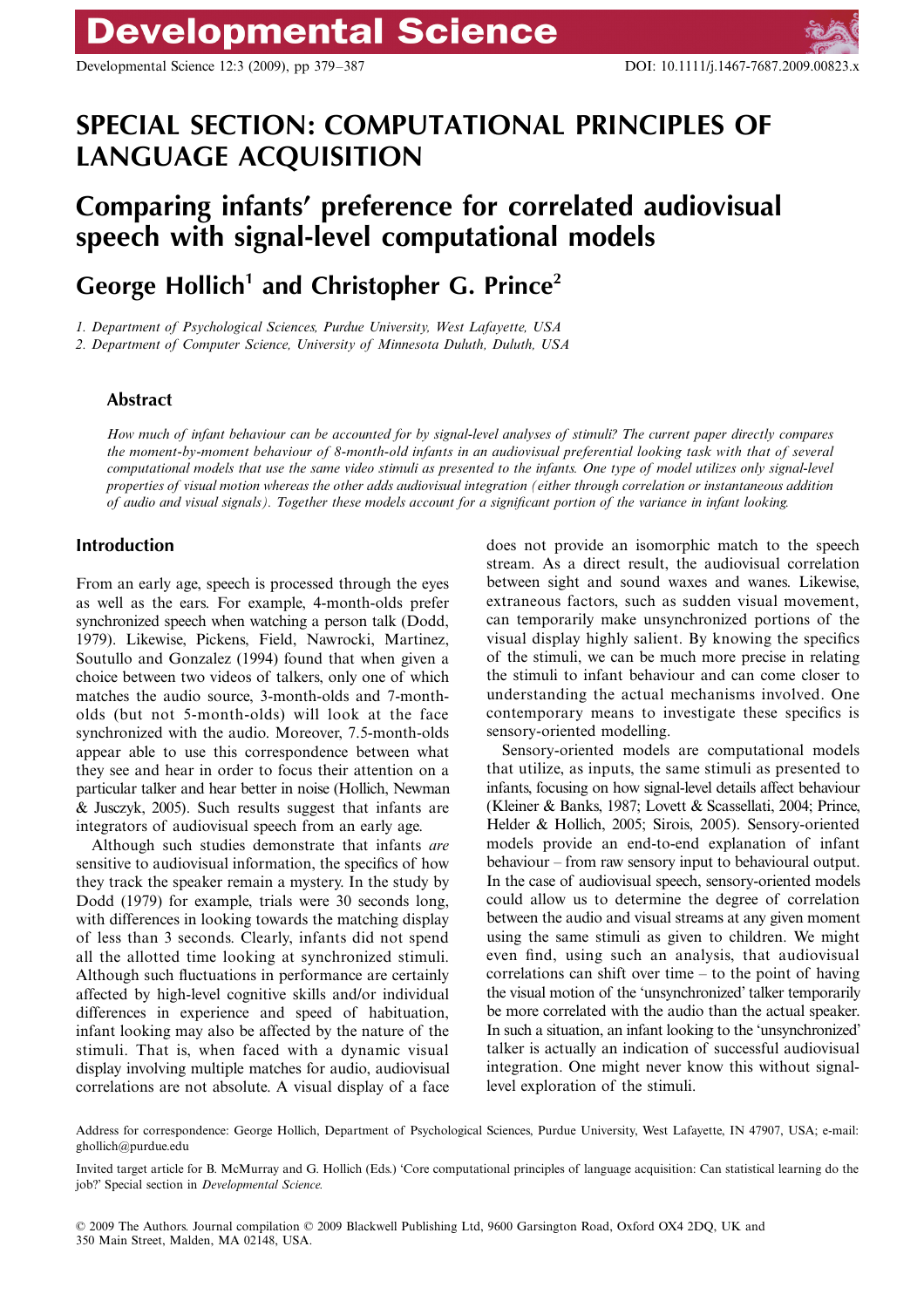

**Figure 1** The audiovisual preferential looking stimuli. Only one audio condition is played at a time, and each lasts 15 seconds. The task is to locate the synchronized talker.

Furthermore, signal-level analysis could help to separate possible mechanisms of audiovisual integration. That is, although infants could be computing a running correlation, noticing how the precise patterns of visual and auditory changes correspond, infants could also be doing something considerably less sophisticated: perhaps infant audiovisual integration involves nothing more than focusing on large instantaneous changes such as the onset or offset of motion simultaneous with sound? If a mouth starts moving when speech begins, adults are likely to connect the mouth with the speech – even if the match isn't exact. This idea is central to the famous ventriloquist effect (Driver, 1996). Signal-level models can explicitly simulate what behaviour would look like for each of these cases.

In this paper, we compare the moment-by-moment performance of 8-month-olds in an audiovisual preferential looking task with several signal-level computational models. These computational models enable precise estimates of where an infant might look as a function of the experimental video stimuli at any given moment. Our question is how much of infant behaviour can be accounted for by such signal-driven factors? Put another way, how closely does infant behaviour map to the stimuli?

#### Infant audiovisual preferential looking dataset

We use an infant audiovisual preferential looking dataset from the control condition of a study of infant audiovisual synchrony detection in noise (Hollich, Prince, Mislivec & Helder, 2005). In this earlier study, infants were exposed to side-by-side video clips of talking heads while the audio alternatively matched the video on the infant's right or left (see Figure 1).

#### Participants

The participants were 20 eight-month-olds  $(M = 8.12)$ months,  $SD = 0.52$ , 9 females, 11 males) with no history of hearing problems or language delay. Four additional participants were excluded owing to fussiness (less than 65% total looking time) or fixated looking (looking more than  $75%$  of the time towards one side).<sup>1</sup> Parents were contacted via birth records. Consistent with the local population distribution, the vast majority of subjects were from middle-class Caucasian homes, with less than 10% participation by ethnic or racial minorities.

#### Stimuli

The video clips for the models and infant data were taken from Hollich, Newman and Jusczyk (2005) and displayed a close-up of the face of a Caucasian female speaker of American English as she read two passages (regarding either a cup or a dog) in infant-directed speech (an exaggerated, excited manner of speaking that is known to attract infant attention). These video clips were trimmed and combined using Apple's Quicktime Player Pro, to create side-by-side clips that were each 15 seconds in length.2 The video that matched the cup audio appeared on the left of the screen, and the video matching the dog audio appeared on the right. The audio from the movies was then adjusted so that only one of the vocal tracks

<sup>&</sup>lt;sup>1</sup> These values for exclusion are standard for such studies (see Hollich, Hirsh-Pasek & Golinkoff, 2000).

<sup>&</sup>lt;sup>2</sup> See Cup and Dog stimuli from http://stimbank.talkbank.org/Prince-Hollich/video-clips.html.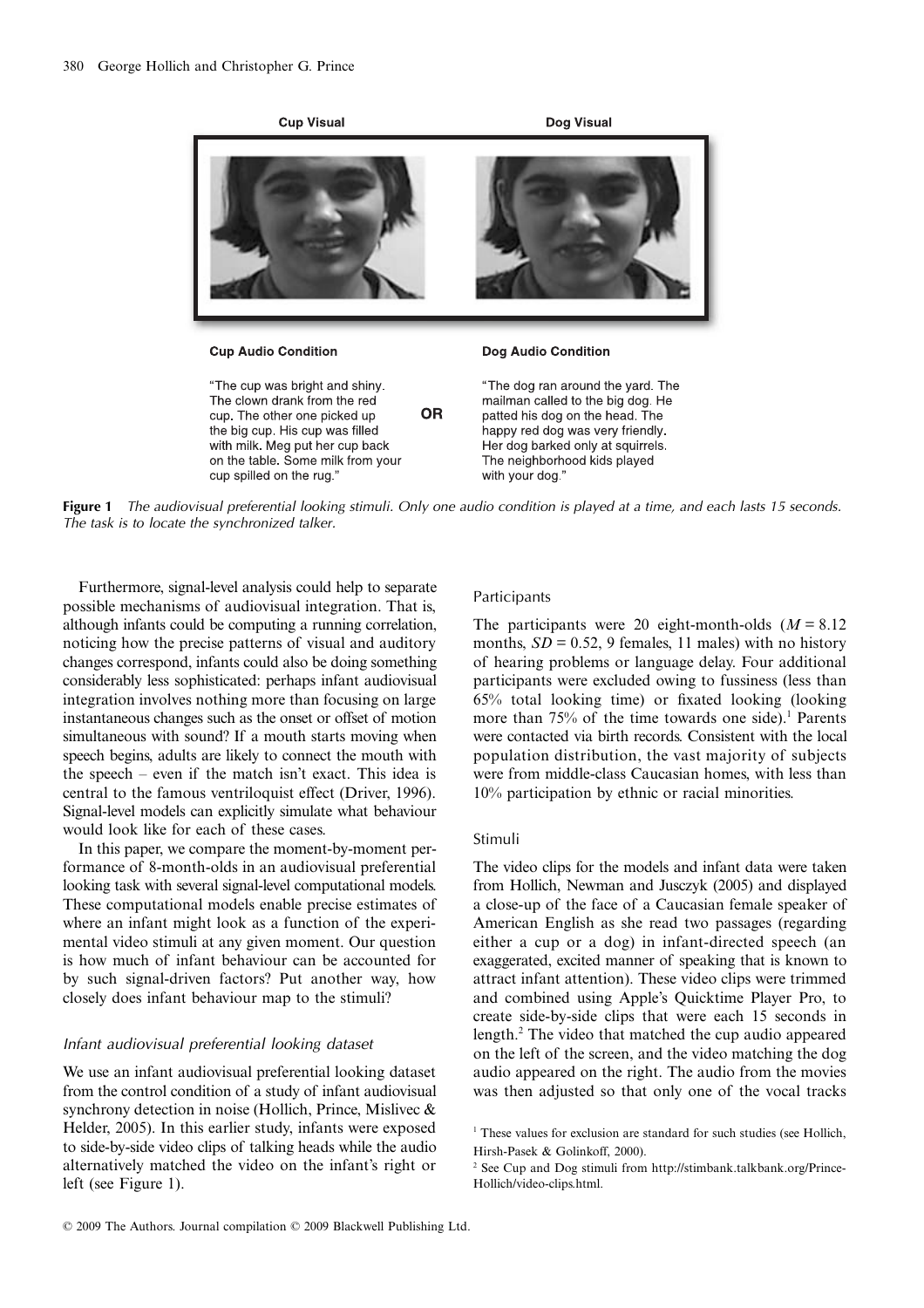played. This resulted in two, 15-second, splitscreen video clips, the audio for which matched only one of the clips (see Figure 1). Each clip was played to each child once; however, the final stimuli played to infants included both cup and dog audio conditions as well as two 'noise' conditions (not included in our analysis), in which the cup and dog audio tracks were played along with a distractor audio (a monotone male voice reading the methods section of a paper) played at equal loudness. The order of presentation was counterbalanced across children such that half of the children heard these noise conditions first, and the other half heard these conditions second. Because initial analysis did not find any order effects (from having heard the noise conditions first), data regarding the cup and dog conditions (heard in the clear) from both orders were combined to produce the dataset used in this paper.

#### Apparatus and procedure

After explaining the procedure and having a legal guardian of the infant sign a consent form, the infant was seated on the caregiver's lap approximately 45 inches from a large white screen (65 inches along the diagonal). Black curtains covered all but the screen and the lens of the camcorder used to record infant responding. The image on the screen was displayed by an LCD projector attached to an Apple computer. The audio was played using an amplifier attached to the audio output of the computer driving the display. The stimuli were played monaurally<sup>3</sup> through a single speaker set in the centre between the two videos and were 72 dB in average amplitude. After the infant was seated comfortably, and the caregiver blindfolded, the video was played to completion regardless of infant looking, although infant looking was generally quite high. Infants' average looking time per each of the two passages was 9.48 seconds (out of 15 seconds; 63.2%) with a standard deviation of 2.72 seconds.

#### Microgenetic coding

Coding of infant looking time was conducted off-line using video captured from the camcorder (using Apple's Quicktime Broadcaster software) and a coding program written by the first author (Hollich, 2005). This program allowed coders, blind to the condition being run, to step through the videos frame-by-frame and mark the beginnings and ends of each left and right look for the entire video. These marks were then exported to an Excel spreadsheet for analysis. Because of the frame-by-frame nature of this process, this method is highly precise (to

within one-thirtieth of a second). Inter-rater reliability (as tested by random re-coding of 20% of the data) was above .98.

Of particular interest to the current simulations is the proportion of infants looking towards the cup video by frame. This proportion is calculated by dividing the number of infants looking to the left (to the cup) for each frame of the video (1/30 s) by the sum of all infants looking (either left or right) for that frame. Random looking is thus .5; proportions greater than .5 indicate looking to the cup video, and proportions lower than .5 indicate looking to the dog video. One would expect these proportions to be different depending on the audio. More specifically, the higher the audiovisual correlation between the audio and the cup video, the higher the expected proportion for that frame. Although the fact that one of the videos was synchronized with the audio would seem to give it an advantage, as noted in the Introduction, it is entirely possible that, at some moments, the 'unsynchronized' video might have a higher audiovisual correlation. The computational models allow us to examine this possibility, as well as providing a theoretical baseline for where infants would look in the absence of sound.

#### Signal-level simulation of infant preference

All models begin with signal-level estimates of activity. They accept, as input, the same stimuli as presented to infants. The estimates of visual activity started with two visual streams (one for the cup display and one for the dog) in DV format  $(720 \times 480)$  pixels per frame, at a rate of 29.97 frames per second). The audio streams (one for the cup audio and one for the dog) consisted of a single (mono) audio channel, and used a sampling rate of 44.1 kHz. All signal-level estimates, video or audio, were normalized estimates of change rather than raw scores. We chose to consider normalized changes in audio and visual because of the known normalizing properties of the cortex (Loritz, 1999). $4$ 

Specifically, for our estimate of visual change, we focused on obtaining an estimate of normalized visual change (NVC) based on changes in grey-scale pixel intensity (see Butz & Thiran, 2002).<sup>5</sup> This method computes the change of intensity of pixels across three successive visual frames by ignoring the middle frame and summing a region of 9 pixels surrounding a centre pixel in the starting and ending frames of this triple of frames. These values are then subtracted to arrive at an intensity-change value for each pixel. These intensity-change values were then summed to produce an estimate of frame-intensity change (FIC) for each triple of frames. These FIC values were extracted

<sup>&</sup>lt;sup>3</sup> In this study, we presented the audio monaurally in order to limit the number of experimentally varied factors and to make it necessary for infants to use audiovisual integration to succeed. This is not as unrealistic as it might seem: infants' localization skills are rather poor and many objects that have noticeable visual separation would appear to have identical audio origination from an infant's standpoint (Muir, Clifton & Clarkson, 1989).

<sup>4</sup> Not coincidentally, preliminary analysis indicated that such normalized estimates produced models with a better fit to the infant data.

<sup>&</sup>lt;sup>5</sup> Other estimates of visual change (optic flow, frame subtraction, etc.) may produce slightly different data. However, preliminary testing indicated a wide overlap between the estimates.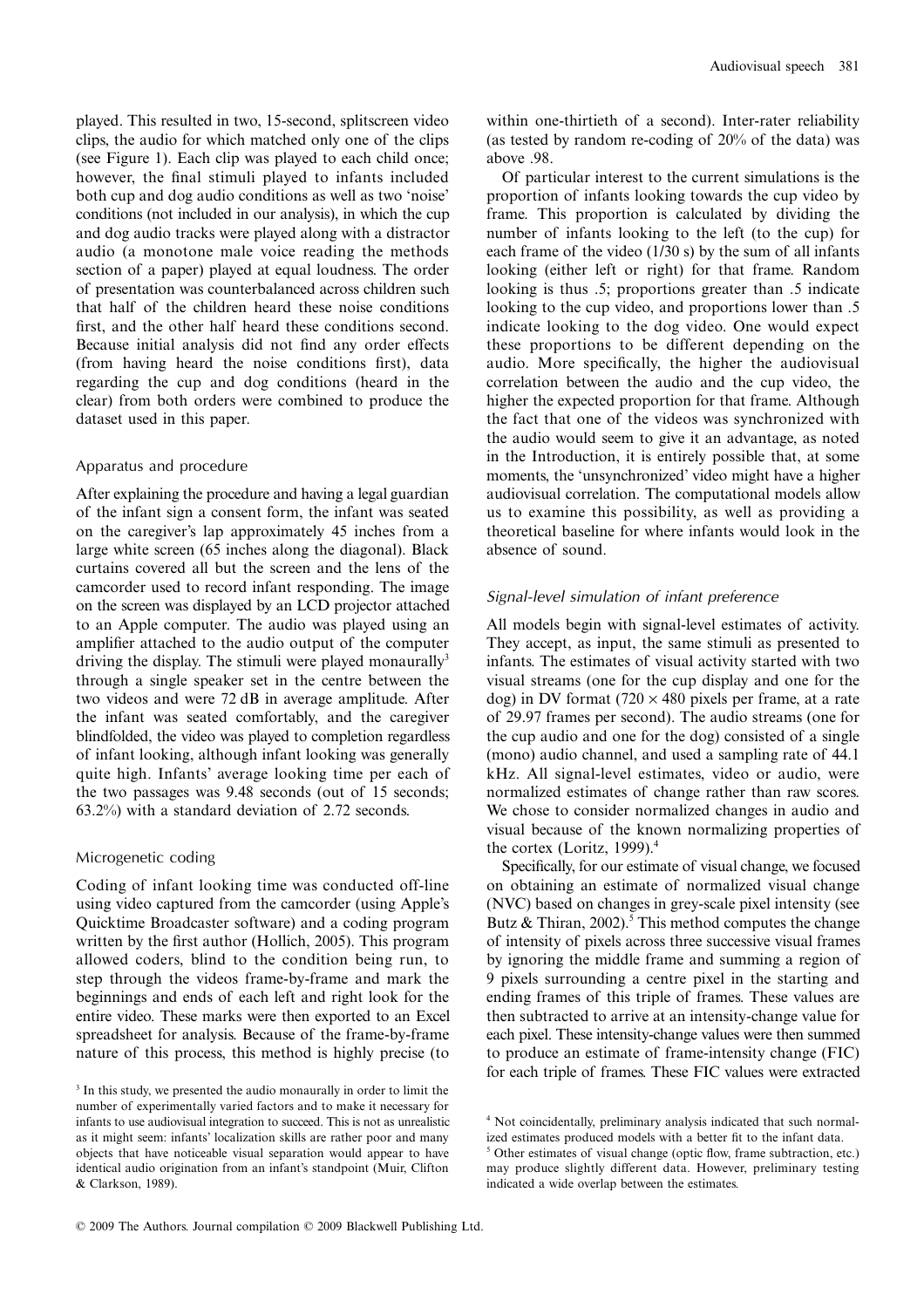

**Figure 2** Estimates of visual change (top panel) and audio change (bottom) across the trial.

using the iSenseStream program<sup>6</sup> written by the second author (see Mislivec, 2004; Prince & Hollich, 2005) and then normalized on a scale from 0 to 1 by subtracting the minimum FIC value (across the entire video) from the raw score and then dividing by the FIC max and FIC min difference:

$$
NVC = \frac{(FIC) - \min_{FIC}}{\max_{FIC} - \min_{FIC}}.
$$
 (1)

These normalized FIC values are presented in the top panel of Figure 2.

For our estimate of auditory activity, we focused on normalized audio change (NAC) values.<sup>7</sup> These were calculated for each condition by extracting the RMS amplitude for each audio frame using the iSenseStream program, subtracting these values across each triplet of frames, and then normalizing the values similarly to above. These values are presented in the bottom panel of Figure 2.

#### Audiovisual correlation model

Given the signal-level estimates thus obtained, there are several possibilities for simulation of audiovisual integration. We considered two in our simulations. First, one could compute a running correlation between visual changes (as indexed by NVC values for the two sides) and changes in audio (as indexed by NAC values) over some time window. Higher correlations between the audio and visual on one side compared with the other should lead to greater looking. Notice that this model assumes that the child would have some memory for the changing patterns of stimulation over a particular time window.

For this audiovisual *correlation* model, we computed two running correlations across 10 or 20 prior frames: one correlated the NVC values for the left visual with the NAC values for that audio condition, and the other

<sup>6</sup> SenseStream is available on the Internet at http://www.cprince.com/ PubRes/IKAROS/iSenseStream, and is implemented within the Ikaros modelling framework (http://asip.lucs.lu.se/IKAROS).

<sup>7</sup> We intentionally did not include frequency information in these models, although we suspect this may allow the models to separate streams of speech.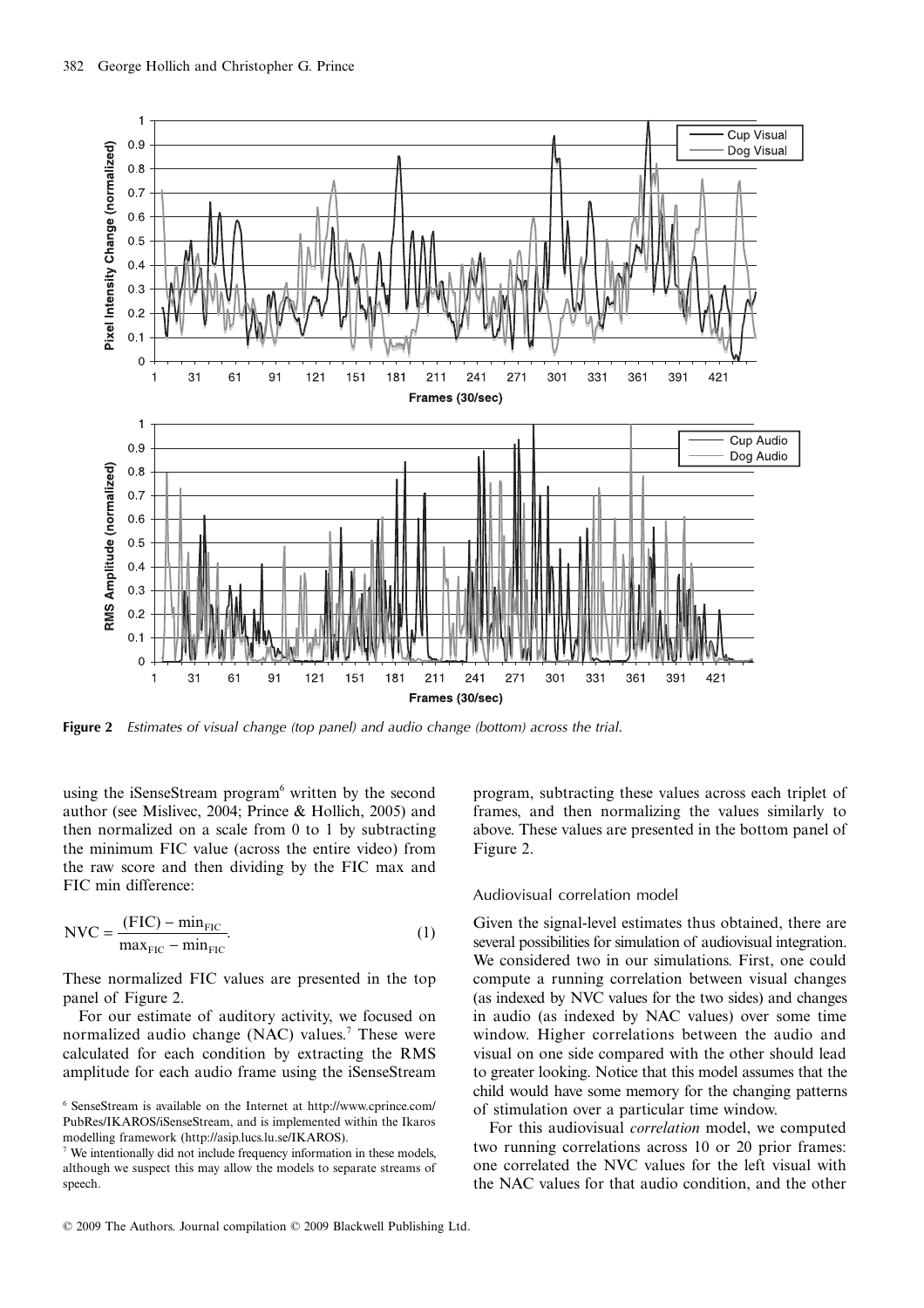correlated those same NAC values with the NVC values from the right. Thus, on any given frame, the model had an estimate of the degree of correlation between the audio change (NAC) and the visual change (NVC) values for the previous third of a second (10 frames) or two-thirds of a second (20 frames). These correlations were added to 1 to produce a single, positive number ranging from 0 to 2, where higher numbers indicate greater positive correlations. We added one because we found it likely that a strong negative correlation would drive the infants to look away from that side. That is, if the audio were changing while the visual was not, that would signal infants to look elsewhere for the match.

Finally, in this and all other models we then divided the values for the right by the sum of the scores for the left and right to obtain a preference score. In this manner, we had a proportion roughly analogous to the proportion of infants looking to a given side per frame. Thus, the final formula for the correlation model was

$$
\frac{1 + r_{\rm cc}}{(1 + r_{\rm cc}) + (1 + r_{\rm cd})},\tag{2}
$$

where  $r_{\rm cc}$  is the correlation between the NAC values for the cup audio and the NVC values for the cup visual, and  $r_{\rm cd}$  is the correlation between the NAC audio values for the cup and the NVC values for the dog visual.

#### Instantaneous additive model

Alternatively, one could simulate simple instantaneous additive firing where similar-sized changes in audio and visual activity lead to greater responding to that side. Such a model assumes no memory on the part of the child for changing patterns, and in this manner similar-sized increases or decreases in audio simultaneous with visual changes simply make the visual for that side more salient. This second, instantaneous additive, interpretation is more consistent with the known behaviour of superadditive neurons that have been found in the superior colliculus of monkeys (Stein, Wallace, Stanford & Jiang, 2002), behaviour which would suggest that audiovisual integration is an instantaneous activity.

For this additive model, we computed the absolute value of the difference between the NVC value for each side and the NAC audio values and subtracted from one. The less of a difference (i.e. the more the values 'match'), the higher the score per side; the more of a difference (i.e. the less the values 'match'), the lower the score per side. Again, we computed a proportion to obtain a simulation of preference. The final formula for the additive model was thus

$$
\frac{1 - |\Delta_{\infty}|}{(1 - |\Delta_{\infty}|) + (1 - |\Delta_{\infty}|)},
$$
\n(3)

where  $\Delta_{cc}$  is the instantaneous difference between the NAC values for the cup audio and the NVC values for the cup visual, and  $\Delta_{cd}$  is the instantaneous difference between the NAC values for the cup audio and the NVC values for the dog visual.

#### Visual model

We included one additional model, the visual model, which considers only the visual in the estimate of looking preference. The rationale behind this model was a check to see how much of the infant data could be accounted for solely by visual change (as indexed by NVC values), given that infants have been shown to look towards sudden visual movement (Henderson, 2005). The formula for this visual model was simply the NVC values for the cup visual divided by the sum of the NVC values for the cup and dog visuals.

Finally, we smoothed the output of all models by using a running average across *X* frames, where *X* was 20 or 40.8 This was done to limit the speed at which the model shifted its looking preferences, in order to be more consistent with the infant data. That is, although the model can shift looking preference quite suddenly, the proportion of infants never makes such a drastic shift from looking to the cup to the dog video.

#### Results and discussion

The proportion of infants looking towards the cup video by frame and audio condition is presented in Figure 3. On average, infants hearing the cup audio looked predominantly at the cup video (58%), whereas those hearing the dog audio looked predominately at the dog video (52%). However, this looking was not uniformly distributed throughout the trial. Notably, infants in both conditions looked towards the unsynchronized video at times (e.g. frame 181 or 241). How well, then, do the models capture these infant results?

Figure 4 presents a graph of the correlation model for each condition (top panel) and the visual model (bottom panel), with the smoothing for both models set at 20.9 Interestingly, the audiovisual model estimates seem to line up with the infant data: the cup audio tends to be above the dog audio in similar places for both infants and the model. Thus, for example, a higher proportion of infants looked at the non-target on frames 181 and 241, similar to the models. Furthermore, the infant and model preferences for the matching video seem strongest at times when the audio for the other track was silent (e.g. frame 121 or 211; see Figure 2, bottom panel), suggesting a role for onset and offset of sounds in audiovisual integration. So at least qualitatively, the signallevel models appear to relate well to infant behaviour. The next section provides a statistical analysis of the amount of variance accounted for by each of the models at each of two different levels of smoothing.

<sup>&</sup>lt;sup>8</sup> In order to maintain the time-lock with the infant data, this smoothing was always centred on the original frame. Thus, a smoothing of 20 actually included the prior 10 and the next 10 frames (for a total of 21 frames). 9 Although the 'best fit' models are presented, the other models produced similar results. Detailed data from them is reported in the next section.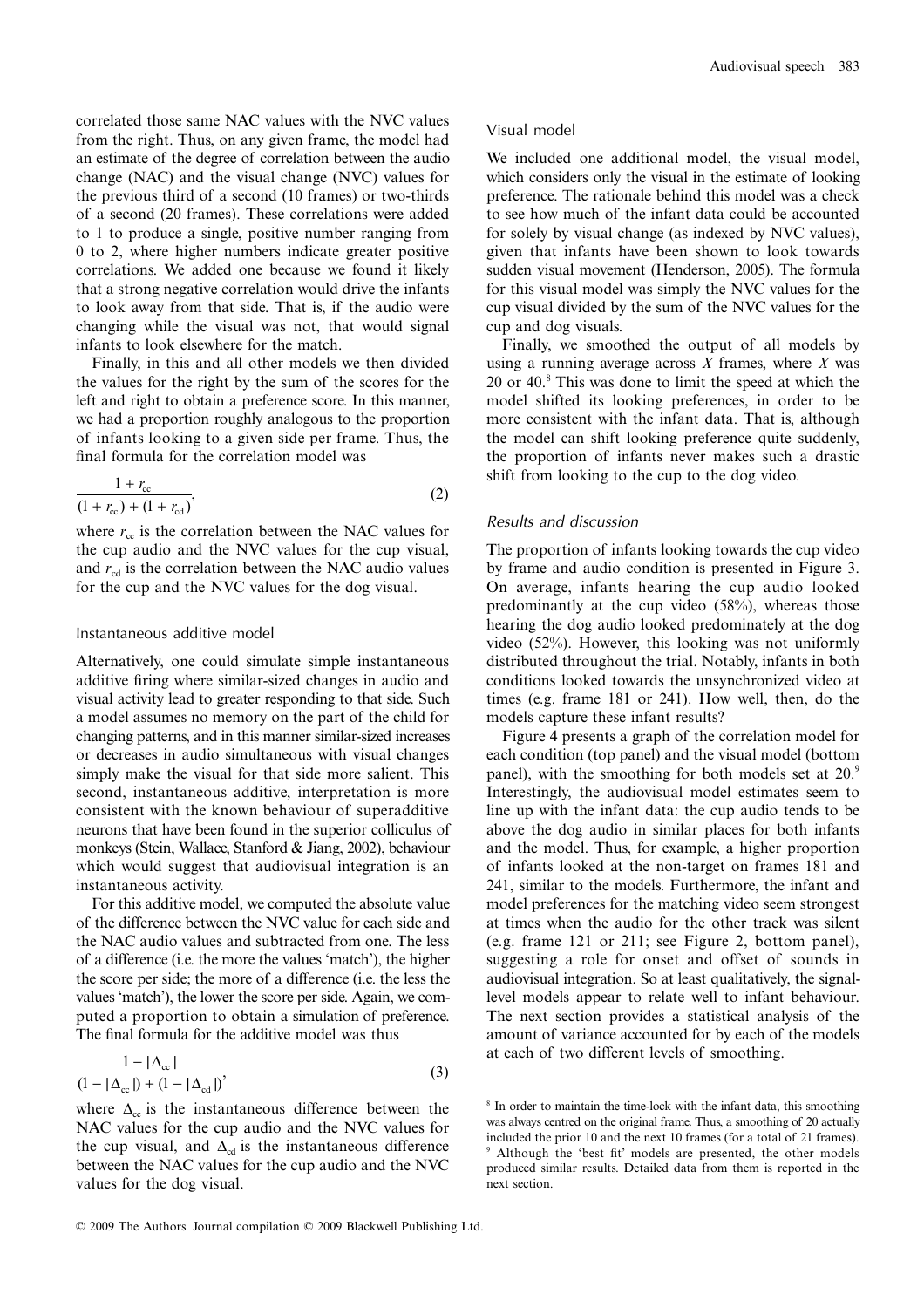

**Figure 3** Proportion of infants looking to the cup video across the trial and condition.

Regression analysis including visual and audiovisual models

Table 1 gives the results of a two-step hierarchical regression analysis of the variance accounted for by each model. The first step of this analysis finds the amount of variance ascribable to the visual model at each level of smoothing. The second step examines the amount of variance accounted for by the combination of the visual model with each audiovisual model for that level of smoothing. Reported are values of  $R^2$  as well as the change in variance ( $\Delta R^2$ ) accounted for by that step.

The overall results are small but significant, and all correlations are in the positive direction. They reveal that the visual model accounted for between 7.61 and 21.2% of the variance in infant performance, and the various

**Table 1** Linear regression: amount of variance in infant data accounted for by condition, model type, and amount of smoothing

| Model type              | Cup       |               | Dog       |               |
|-------------------------|-----------|---------------|-----------|---------------|
|                         | $R^2$     | $\Lambda R^2$ | $R^2$     | $\Lambda R^2$ |
| $Step 1 - Visual$       |           |               |           |               |
| Smoothing 10            | $.0761**$ | $.0761**$     | $.1235**$ | $.1235**$     |
| Smoothing 20            | $.0924**$ | $.0924**$     | $.2121**$ | $2121**$      |
| Step $2$ – Smoothing 10 |           |               |           |               |
| Additive                | $.1058**$ | $.0328**$     | $.1362*$  | $.0094*$      |
| Correlation 10          | $.1080**$ | $.0319**$     | $.1507**$ | $.0272**$     |
| Correlation 20          | $.0852*$  | $.0091*$      | $.1791**$ | $.0556**$     |
| Step $2 -$ Smoothing 20 |           |               |           |               |
| Additive                | $.1184**$ | $.0260**$     | $.2251*$  | $.0130*$      |
| Correlation 10          | $.1424**$ | $.0500**$     | $.2254*$  | $.0133*$      |
| Correlation 20          | $.1019*$  | $.0095*$      | $.2361**$ | $.0240**$     |

 $* p < .05, ** p < .001.$ 

© 2009 The Authors. Journal compilation © 2009 Blackwell Publishing Ltd.

incarnations of the audiovisual models accounted for an additional .91 to 5.56% of the variance, with the correlation models performing the best. Although the amount of variance accounted for is not large, recall that the effect sizes for infants are also quite small. Presumably the models should not do any better than the infants.

In addition, the trials were quite long; it is likely that the models account for different amounts of variance depending on whether it is early or late in the trials. That is, infants may be swayed more by visual or audiovisual information early in the trial and then become habituated to that information as the trial moves on. Indeed, a weakness of the current models is that they do not habituate. Thus, a strong audiovisual correlation later in the trial has as much of an effect as one earlier in the trial, yet this may not be the case for infants, who become bored even with factors that were once highly interesting. For this reason, we split the data into 5-second non-overlapping blocks and conducted an analysis of variance (ANOVA) for the effect of block on each of the models. By including block in these analyses, the visual models plus either audiovisual model accounted for a far greater amount of the variance. For example, with smoothing at 20 and using the correlation model across a time window of 10, the whole analysis now accounted for 55.35% of the variance,  $F(11, 396) = 44.62$ ,  $p < .0001$ ,  $R^2 = .5535$ , in the cup condition and for 57.99% of the variance, *F*(11,  $396$  = 49.70,  $p < .0001$ , in the dog condition, with a peak of 72.33% of the variance accounted for in block 1. Besides the dramatic increase in the amount of variance accounted for, the most notable finding of this analysis was the significant block effect for both the cup, *F*(2, 396) = 68.88,  $p < .0001$ , and the dog,  $F(2, 396) = 60.50$ ,  $p \leq 0.0001$ , condition, as well as the significant block by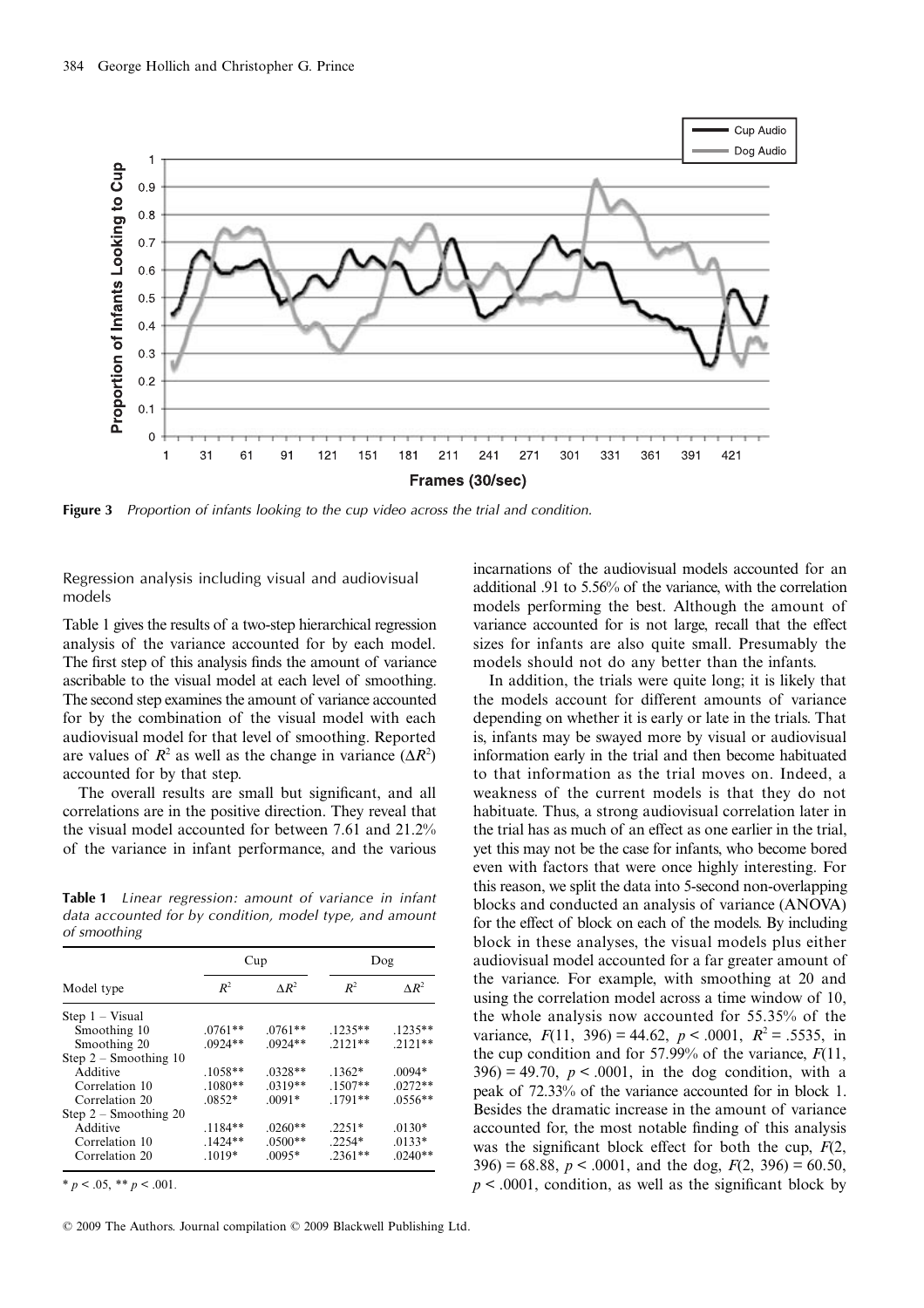

**Figure 4** Proportion looking to the cup video across the trial and condition. (Top) Correlation models (smoothing 20). (Bottom) Visual model (smoothing 20).

model interactions, all  $Fs > 30$ ,  $p < .0001$ . Because of these large block effects across all the models, we repeated the previous analysis, separating by block (see Table 2).

As suggested by the block by model interaction, the amount of variance accounted for by each model varies widely over the course of the trials. For the dog audio conditions, the visual model accounts for the variance particularly well early in the trial (Block 1): 72.3% of the variance with smoothing 20. In contrast, for the cup audio, the visual estimate was much smaller early in the trial but accounted for 63.5% of the variance late in the trial (Block 3). Among the audiovisual models, the correlation model seemed the most successful, especially early on (Block 1), when it accounted for up to 28.6% (cup audio, smoothing 20) of the variance. The additive model, by contrast, was especially poor, accounting for no additional portion of the variance early in the model (Block 1). Finally, combining the visual with the audiovisual models accounted for up to 66.4% and 80.3% of the variance for the cup (Block 3) and dog (Block 1) conditions, respectively, with unique contributions for the audiovisual models of up to 28.6% (Block 1) of the variance.

#### **General discussion and future directions**

The principal finding of our work is that a significant portion of the variance in infants' average looking behaviour in an audiovisual speech task can be accounted for by signal-level perceptual analysis, particularly when time is included as a factor.10 Thus, a model of visual salience,

<sup>&</sup>lt;sup>10</sup> Because these data are at the group level, it is possible that no individual is actually following the audiovisual correlations. Instead, when the correlation is high, the likelihood of any given infant looking away is simply less than that when the correlation is low.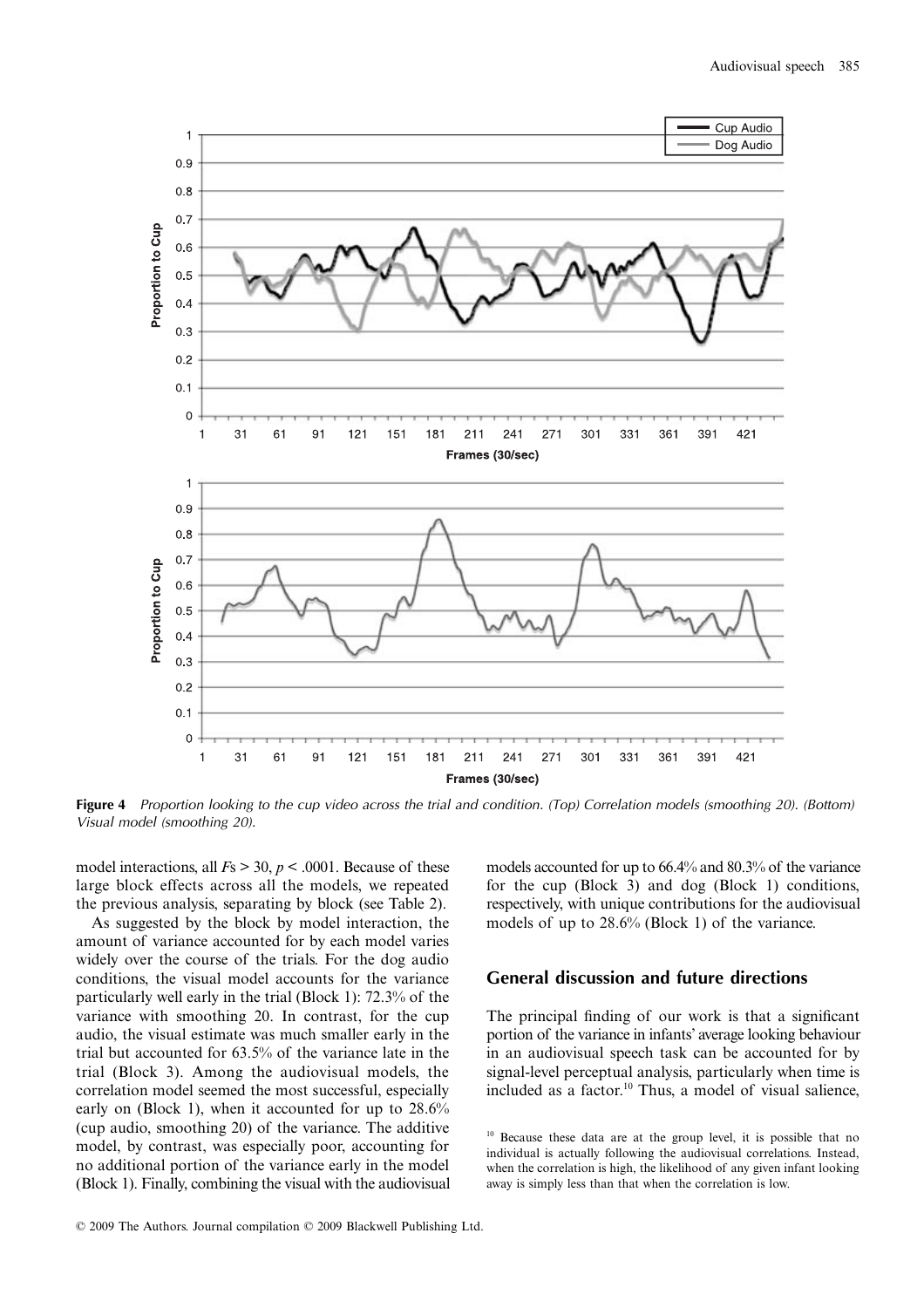**Table 2** Linear regression: amount of variance in infant data accounted for by block, condition, model type, and amount of smoothing

|                         | Cup       |              | Dog              |               |
|-------------------------|-----------|--------------|------------------|---------------|
| Model type              | $R^2$     | $\Delta R^2$ | $R^2$            | $\Lambda R^2$ |
| Block 1                 |           |              |                  |               |
| Step $1 - Visual$       |           |              |                  |               |
| Smoothing 10            | .0034     | .0034        | $.5332**$        | .5332**       |
| Smoothing 20            | .0024     | .0024        | .7232**          | $.7232**$     |
| Step $2 -$ Smoothing 10 |           |              |                  |               |
| Additive                | $.0169**$ | $.0135**$    | .6921*           | .0094*        |
| Correlation 10          | $.0623**$ | $.0589**$    | $.5341**$        | $.0272**$     |
| Correlation 20          | $.0157*$  | $.0123*$     | .5637**          | $.0556**$     |
| Step $2 -$ Smoothing 20 |           |              |                  |               |
| Additive                | .0024     | .0000        | $.8027**$        | .0795*        |
| Correlation 10          | $.1171**$ | $.1147**$    | $.7316**$        | .0084         |
| Correlation 20          | .2879**   | $.2855**$    | .7233**          | .0001         |
|                         |           |              |                  |               |
| Block 2                 |           |              |                  |               |
| Step $1 - Visual$       |           |              |                  |               |
| Smoothing 10            | .0002     | .0002        | .2948**          | .2948**       |
| Smoothing 20            | .0025     | .0025        | $.3589**$        | $.3589**$     |
| Step $2 -$ Smoothing 10 |           |              |                  |               |
| Additive                | .0002     | .0000        | .3972**          | $.1024**$     |
| Correlation 10          | .0385*    | $.0383**$    | .4086**          | $.1138**$     |
| Correlation 20          | $.0407*$  | $.0405**$    | .3766**          | $.0818**$     |
| Step $2 -$ Smoothing 20 |           |              |                  |               |
| Additive                | .0028     | .0003        | $.4043**$        | $.0454**$     |
| Correlation 10          | $.0373*$  | .0348*       | .4971**          | $.1382**$     |
| Correlation 20          | .0026     | .0001        | $.4573**$        | .0984**       |
| Block 3                 |           |              |                  |               |
| Step $1 - Visual$       |           |              |                  |               |
| Smoothing 10            | .4351**   | $.4351**$    | $.0122**$        | $.0122**$     |
| Smoothing 20            | $.6353**$ | $.6353**$    | $.0712**$        | $.0712**$     |
| Step $2 -$ Smoothing 10 |           |              |                  |               |
| Additive                | $.4352**$ | .0001        | .0130            | .0008         |
| Correlation 10          | .4795**   | $.0444**$    | .0567**          | $.0445**$     |
| Correlation 20          | $.4387**$ | .0036        | $.0647**$        | $.0525**$     |
|                         |           |              |                  |               |
| Step $2 -$ Smoothing 20 |           |              |                  |               |
| Additive                | .6354     | .0001        | .0832<br>.2429** | .0120         |
| Correlation 10          | $.6642**$ | $.0289**$    |                  | $.1717**$     |
| Correlation 20          | $.6516**$ | $.0163*$     | .0827            | .0115         |

 $* p < .05, ** p < .001.$ 

based on nothing more than coarse visual change, was able to account for more than 72% of infants' performance, at times. Audiovisual models, based on the correlation between auditory and visual change or on instantaneous changes in the match between audio and visual activity, were similarly able to account for an additional 28.79% of the variation in infants' looking behaviour, at times.

The changing variance accounted for by these models over time would appear to indicate a change in the infants' weighting of factors throughout the trial. One audio condition (the dog condition) exclusively matched the visual model early on (21%) and then switched to matching the audiovisual model, whereas the other audio condition (the cup condition) exclusively matched the audiovisual model first and then switched to matching the visual model (64%), possibly as a result of habituation from so much initial time spent looking at the audiovisual match. Such results would suggest that infants' tendency to notice audiovisual synchrony may be determined by a

complex non-linear interaction resulting from habituation of their sensitivity to visual motion and/or audiovisual correlations as the trial proceeds. Future models will explicitly include habituation and non-linear interactions between signal-level models.

Furthermore, given that issues with sensory integration seem to lie at the heart of many childhood disorders, including autism (Brock, Brown, Boucher & Rippon, 2002), and that attentional difficulties can lead to severe impairments in learning (Tsao, Liu & Kuhl, 2004), it would seem of critical theoretical and clinical importance to understand the basic mechanisms underlying individual differences in perceptual attention. Future simulations will explore the nature of such differences by modelling how infants who weigh visual or auditory factors heavily would behave as compared with infants who are particularly sensitive to audiovisual information.

#### Conclusion

These models are just the first step in our signal-level exploration of infants' audiovisual integration: they don't include habituation or examine the nature of individual differences. Nonetheless, these simple signal-level audiovisual models combined with a coarse estimate of visual change accounted for a significant portion of the variance in looking times. We now have a new means by which one can examine the mechanisms underlying audiovisual speech integration by infants.

#### **References**

- Bahrick, L.E., Lickliter, R., & Flom, R. (2004). Intersensory redundancy guides the development of selective attention, perception, and cognition in infancy. *Current Directions in Psychological Science*, **13**, 99–102.
- Brock, J., Brown, C.C., Boucher, J., & Rippon, G. (2002). The temporal binding deficit hypothesis of autism. *Development and Psychopathology*, **14**, 209–224.
- Butz, T., & Thiran, J.-P. (2002). Feature space mutual information in speech–video sequences. *IEEE International Conference on Multimedia and Expo*, vol. II (pp. 361–364). Piscataway, NJ: IEEE Press.
- Dodd, B. (1979). Lip reading in infants: Attention to speech presented in- and out-of-synchrony. *Cognitive Psychology*, **11**, 478–484.
- Driver, J. (1996). Enhancement of selective listening by illusory mis-location of speech sounds due to lip-reading. *Nature*, **381**, 66–68.
- Henderson, J.M. (2005). Human gaze control during real-world scene perception. *Trends in Cognitive Science*, **7**, 498–504.
- Hollich, G. (2005). *SuperCoder (Version1.5)* [Computer software] West Lafayette: Purdue University.
- Hollich, G., Hirsh-Pasek, K., & Golinkoff, R. (2000). Breaking the language barrier: an emergentist coalition model of word learning. *Monographs of the Society for Research in Child Development*, **65** (3, Serial No. 262).
- Hollich, G., Prince, C., Mislivec, E., & Helder, N. (2005). Audiovisual synchrony in language learning. *Paper presented*